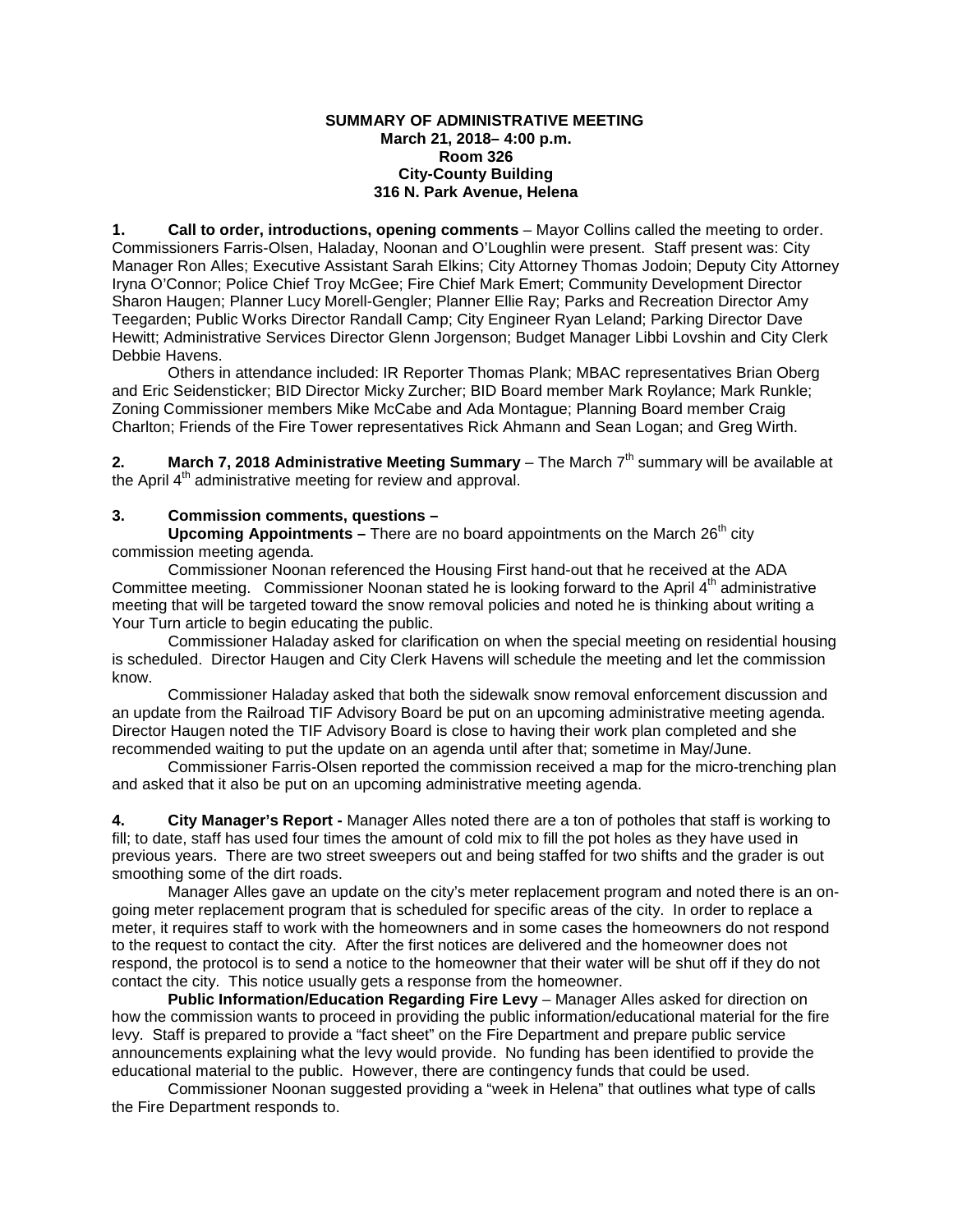Commissioner Farris-Olsen stated he has concerns with the commission taking the lead in educating the public on the fire levy; it needs to be a group effort. He noted educating the public is a must and the information has to get out to the community. Commissioner Farris-Olsen recommended hosting open houses at both fire stations. He then suggested staff contact a consulting firm to assist in the public education campaign.

Manager Alles estimated it would cost \$25,000 to provide a public education program for the fire levy vote. Commissioner O'Loughlin stated it would be helpful to reach out to some consulting firms to get their feedback and what they would recommend. She recommended starting with what makes sense and on what we can budget.

Manager Alles noted the contingency fund has not been tapped for FY18 and there is funding that could cover the costs; \$25,000 seems reasonable to start with.

Commissioner O'Loughlin stated the citizens will want to better understand what the fire department looks like, what is their capacity, and why is the commission asking the voters to approve the proposed mill levy. Again, she is comfortable with staff reaching out to private consulting firms to get their advice and recommendation. However, she does not want to spend a lot of money to hire an outside firm.

Mayor Collins stated the open houses are a very important component of the education program. Chief Emert noted he has already begun attending many of the service club meetings to educate the public.

Manager Alles noted Deputy City Attorney O'Connor is also educating the firefighters on what they can and cannot do in supporting the mill levy. Manager Alles will prepare a proposal for the public education campaign and report back to the commission.

#### **5. Department discussions: Community Development**

**Opportunity Zone Grant –** Director Haugen reported Opportunity Zones are a new economic development program established by Congress in the Tax Cut and Jobs Act of 2017 to encourage longterm investments in low-income communities. The Montana Department of Commerce (MDOC) is working closely with the Governor's Office to provide a process for state designation as well as information, resources and tools for this new Opportunity Zone program. Private investment vehicles that place 90 percent or more of their funds into an Opportunity Zone can earn tax breaks on the capital gains generated through those investments. Tax benefits increase the longer the investments are in place. Three tax incentive options available for low-income communities through a qualified Opportunity Fund:

- 1. Temporary deferral of inclusion in taxable income for capital gains reinvested into an Opportunity Fund
- 2. Step-up in basis for capital gains reinvested in an Opportunity Fund
- 3. Permanent exclusion from taxable income of capital gains from sale or exchange of an investment in an Opportunity Fund if investment is held for at least 10 years

Opportunity Zones are determined by eligible Census tracts. In the City of Helena, there are three census tracts that have been determined eligible. These include the census tract for the Downtown, and two census tracts that contain the most of the Railroad Urban Renewal District. (see attached map) Montana has 106 eligible Census tracts; however the program regulations only allow for the nomination of 25 tracts for the state of Montana and they have asked cities and counties to nominate tracts within their jurisdiction for consideration. Proposals will be evaluation on the basis of development capacity and potential and will be evaluated using a two tier system to ensure that small communities are not competing with large ones. Eligible tracts will be designated as Tier One or Tier Two. Tier one is the seven major cities and Tier two communities are all other census track eligible cities, towns, counties and tribes. MDOC is asking each local government to identify and prioritize Census tracts within their jurisdiction as it relates to the census tract's highest degree of probability of development. Designated Census tracts demonstrating the highest degree of probability for development currently within the 10 year designation period will be given favorable preference to those tracks in communities that have capacity for housing and small business development. Preference may be given to communities participating in the Montana Main Street program. The City of Helena participates in that program Also to be considered is how the community will be able to leverage other resources, utilize existing economic development tools or enhances other planned or existing development. City staff is working with the MBAC to put the nomination forms together for Census tracts. Some of the criteria used in the nomination include 1) type of development that occurs in this area (commercial, travel and tourism, downtown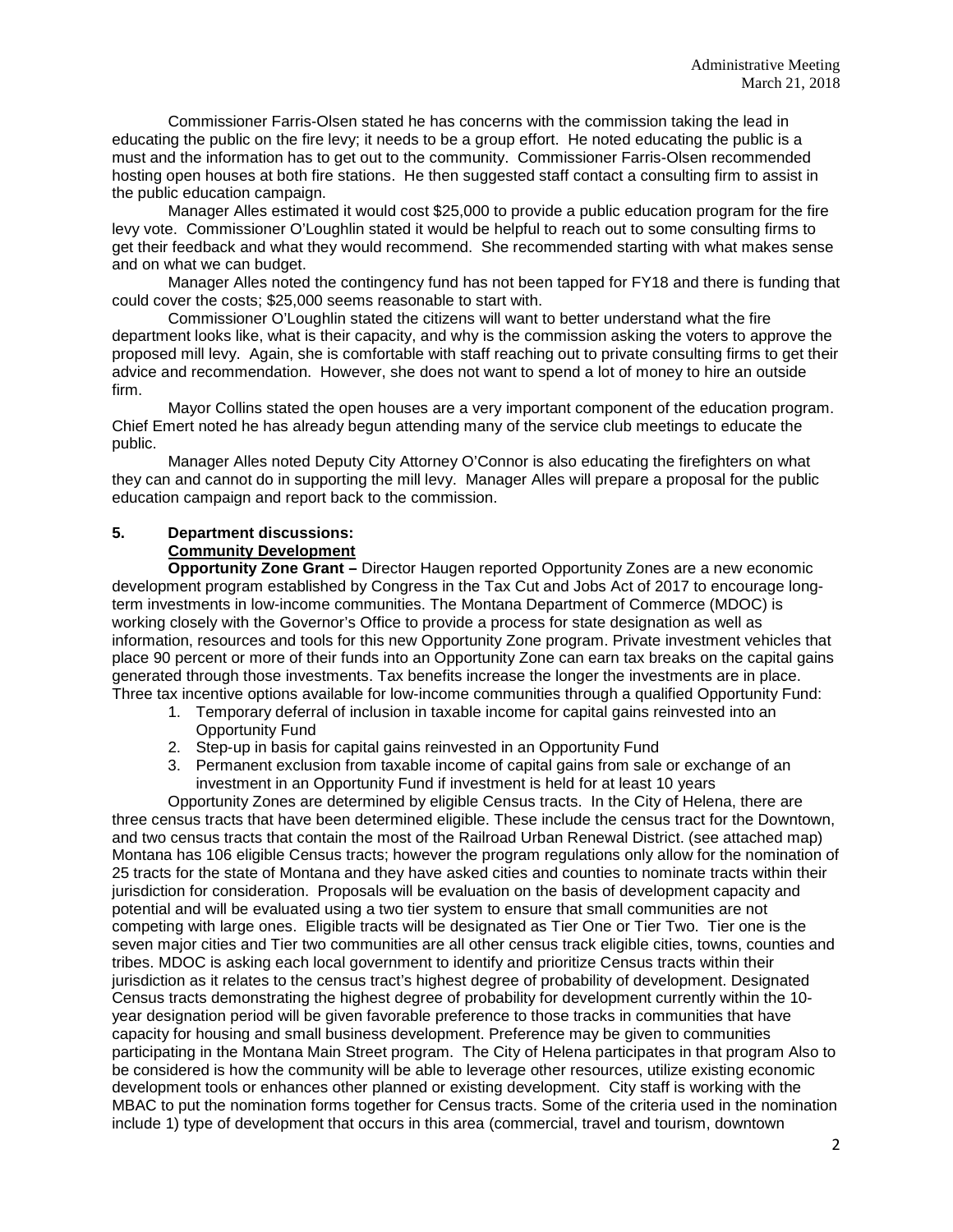revitalization technology etc.); areas where development would likely attract investment; how the designation would help reduce poverty and LMI and any environmental social or health concerns that needed to be resolved before commercial development occurs and whether these would hinder the development potential.

The Census tracts we are recommending nominating are:

- 1. Census Tract 30049000800. This Census tract contains the area generally referred to as the Downton and includes property south in the County. It includes the proposed area for the new Downtown URD and is focus of the City's and HBID partnership on the Montana Main Street program. It is also the area that includes investments made with New Market Tax Credits and has been the focus on several recent economic development and planning efforts. It also contains many of the properties currently being considered for surplusing by the City Commission.
- 2. Census Tract 3004900900. This tract is contains a majority of the land that is in the current Railroad Urban Renewal district and tax increment financing is available for improvements in the area. It also includes the old Capitol Hill Mall property. It has been the subject of several planning efforts funding by the EPA and as a result has clean up occur on several properties that were previously contaminated and are now available for reinvestment
- 3. Census Tract 3004900400 it is our recommendation to focus the City's efforts on the above two Census tracts, as they would appear to have the most potential under this program.

Both census tracts have great potential for redevelopment and have been the focus of the City's and MBAC development efforts.

Since this is a new program just launched, more and more information is becoming available. Staff is asking the City Commission to authorize staff to submit the nominations for the Census Tracts 3004900800 and 3004900900 and to establish the priorities for the nominations.

Commissioner O'Loughlin asked of the three zones that are eligible, do all three have a poverty rate of 20 percent or greater and/or median household income is 80 percent or less than the statewide median household income; does staff have a sense how the three zones compare when you are looking at income levels. Director Haugen stated she does not have the information; however, she can get it to the commission. MBAC representative Eric Seidensticker noted the income level is marginal between the two tracts and both meet the criteria to be nominated.

Commissioner Haladay referred to the three tax-incentive options available for low-income communities through a qualified Opportunity Fund and asked if the incentives are to purchase the property or actual development of the property. Director Haugen and Mr. Seidensticker stated the incentives would be for both the purchase and development of the property. Commissioner Haladay commented on capital gains and the intent of the Opportunity Zones for private investment.

Manager Alles stated staff needs direction by March 29<sup>th</sup> to submit the letter to the Governor's office nominating the two zones and the ranking.

Commissioner O'Loughlin asked if there is any harm in including all three zones. Director Haugen noted city staff has been working with MBAC to develop the recommendation to put the two top zones forward. Director Haugen noted the city could nominate the  $3<sup>rd</sup>$  zone, if there is commission concurrence. Staff recommends the two zones which both have great opportunities.

Commissioner Haladay stated based on how the tax advantages are structured, for purchase and development, the Railroad District zone makes sense. However, he would recommend ranking the downtown zone as #1 because of the Downtown Master Plan, the proposed downtown zoning and the property available for redevelopment. It is not clear what the overall advantage is.

Commissioner Farris-Olsen stated he believes ranking the downtown zone as #1 makes sense due to all the other resources being targeted to the area and the demographics are about the same.

Commissioner Noonan concurred with Commissioner Farris-Olsen to rank downtown as #1 and he would not support submitting the third zone for consideration.

Public Comment – BID Board member Mark Roylance noted it is the BID Board's recommendation to rank the downtown zone #1 as the tax incentives are geared to brining private investments into the area. There are a lot of areas that are identified that could become housing in the downtown area. Mr. Roylance also commented he believes the downtown zone is most likely to be successful.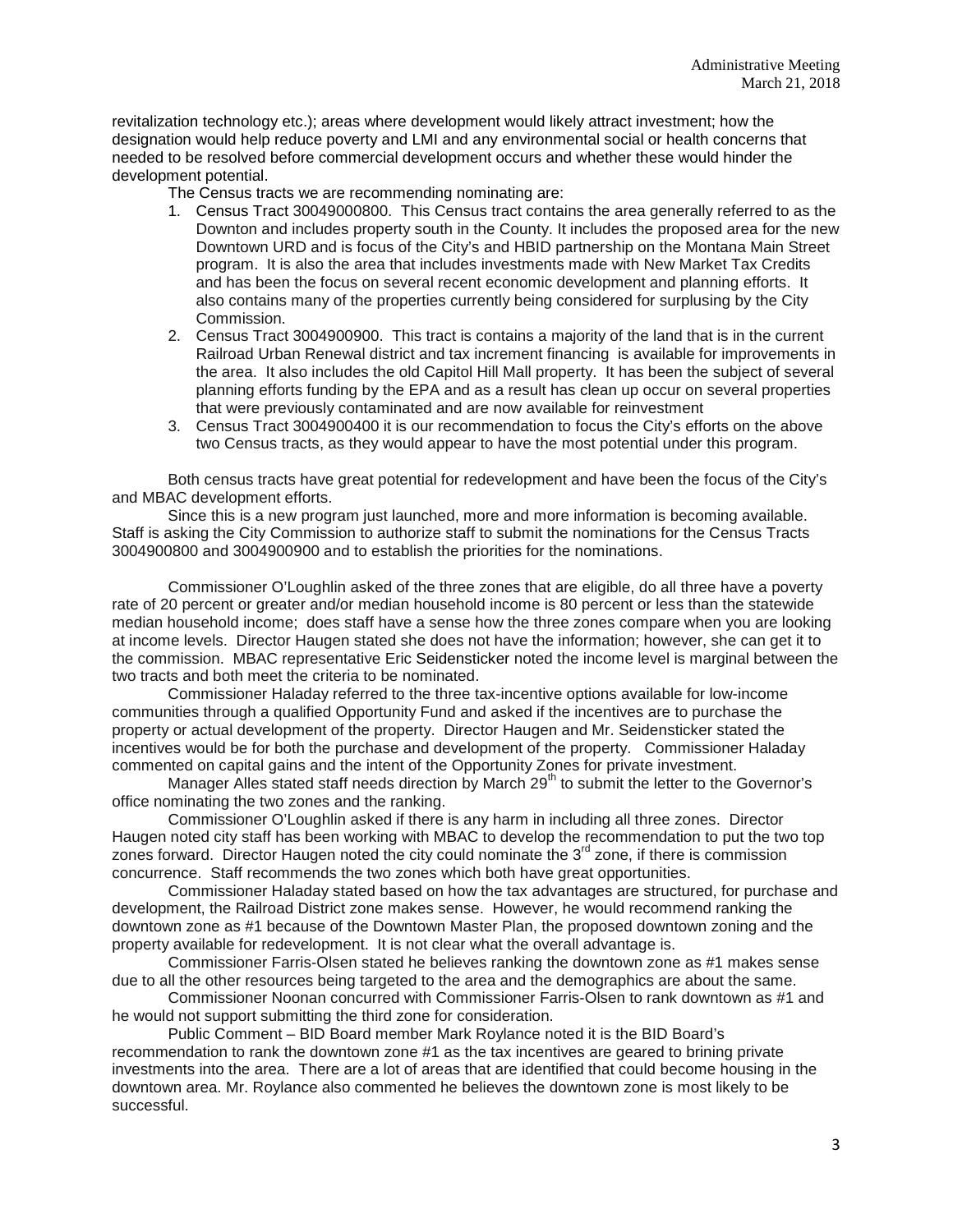BID Director Micky Zurcher concurred with Mr. Roylance's comments and believes the downtown has the potential to impact the railroad district than the railroad district would impact the downtown.

Commissioner Haladay stated he would support ranking the downtown zone as #1 and the railroad district as #2.

### **Consensus Direction to Manager – Nominate the two zones to the State of Montana and prioritize the two zones as follows: Census Tract 30049000800 as #1 and Census Tract 30049000900 as #2.**

**Subdivision Regulations –** Director Haugen introduced the agenda item. Planner Morell-Gengler gave an overview of the processes of approving a major and minor subdivisions and the steps that are required for each.

Planner Morell-Gengler also reported revisions to the City Subdivision Regulations have been prompted by legislative changes to the Montana Code Annotated (MCA) amending the Montana Subdivision and Platting Act (MSPA) which affect local subdivision regulations. Although, most of the proposed revisions to the city regulations are to incorporate legislative amendments, additional changes are proposed to address the Legacy Ranch court ruling regarding public participation and extensions of preliminary plat approval. Comments from a stakeholders meeting and staff initiated proposals were also taken into consideration. A Consolidated Planning Board work session was held on October 19, 2017 to review proposed changes and to solicit comments on the planned amendments to the subdivision regulations. The Planning Board held a public hearing on November 21, 2017 and voted to recommend proposed changes to the city subdivision regulations.

Due to a staff oversight, the language in the proposed changes included a discrepancy. The city subdivision regulations require installation of certain infrastructure prior to final plat approval that is deemed necessary for public health and safety. The recommended changes included a variance option for installation of those infrastructures. The variance criterion does not permit variances for items that may impact public health and safety.

After taking into consideration the above identified inconsistencies and comments made at the Planning Board public hearing, changes to Section 12-2-16 were incorporated that require the installation of water and wastewater systems and appurtenances serving all lots to be final platted and streets installed to a minimum all weather surface that can accommodate emergency access. The requirement for installation of a functioning storm water system and sidewalks prior to final plat would not be specifically called out but would be addressed on a case by case basis. Necessary improvements not installed prior to final plat approval would still require a financial guarantee with established time frames for installation of those improvements. The reference to a variance was removed.

The Planning Board determined the changes were consistent with the comments made at the public hearing and the intent of the Planning Board recommendations and that staff may proceed to the City Commission with the proposed changes in the attached ordinances.

Planner Morell-Gengler gave an overview of the changes being recommended. The majority of the proposed changes to the city subdivision regulations incorporate recently mandated procedures for phasing a preliminary plat and final plat review. Other changes are proposed to clarify sections of the city regulations and address recent case law. The proposed changes incorporate a process to take into account changes in city standards and policy when developing a phased subdivision. These changes are intended to provide opportunities for the public and the city to address public health and safety issues throughout the subdivision process. She spoke on "phased development" and the requirements associated with it.

Manager Alles referred to a phased development and clarified if a property owner wanted to phase in a development; they would have to define the property to be included in each phase and would have to meet the subdivision regulations for the entire phase and not certain properties within the phase. Manager Alles noted during preliminary plat review, the commission would set conditions and develop the Findings of Fact and once those conditions are completed or financially guaranteed, the property owner could apply for final plat approved. The property owner cannot sell lots until final plat approval is obtained.

Commissioner Haladay referred to the sidewalk recommendations and noted discussions were held in 2013 on when the installation of sidewalks would occur, and the inclusion of sidewalks be on both sides of the street and that language was ultimately included in 12-2-16 A. However, sidewalks are not included in 12-2-16-A. Planner Morell-Gengler stated when the sidewalks will be installed will be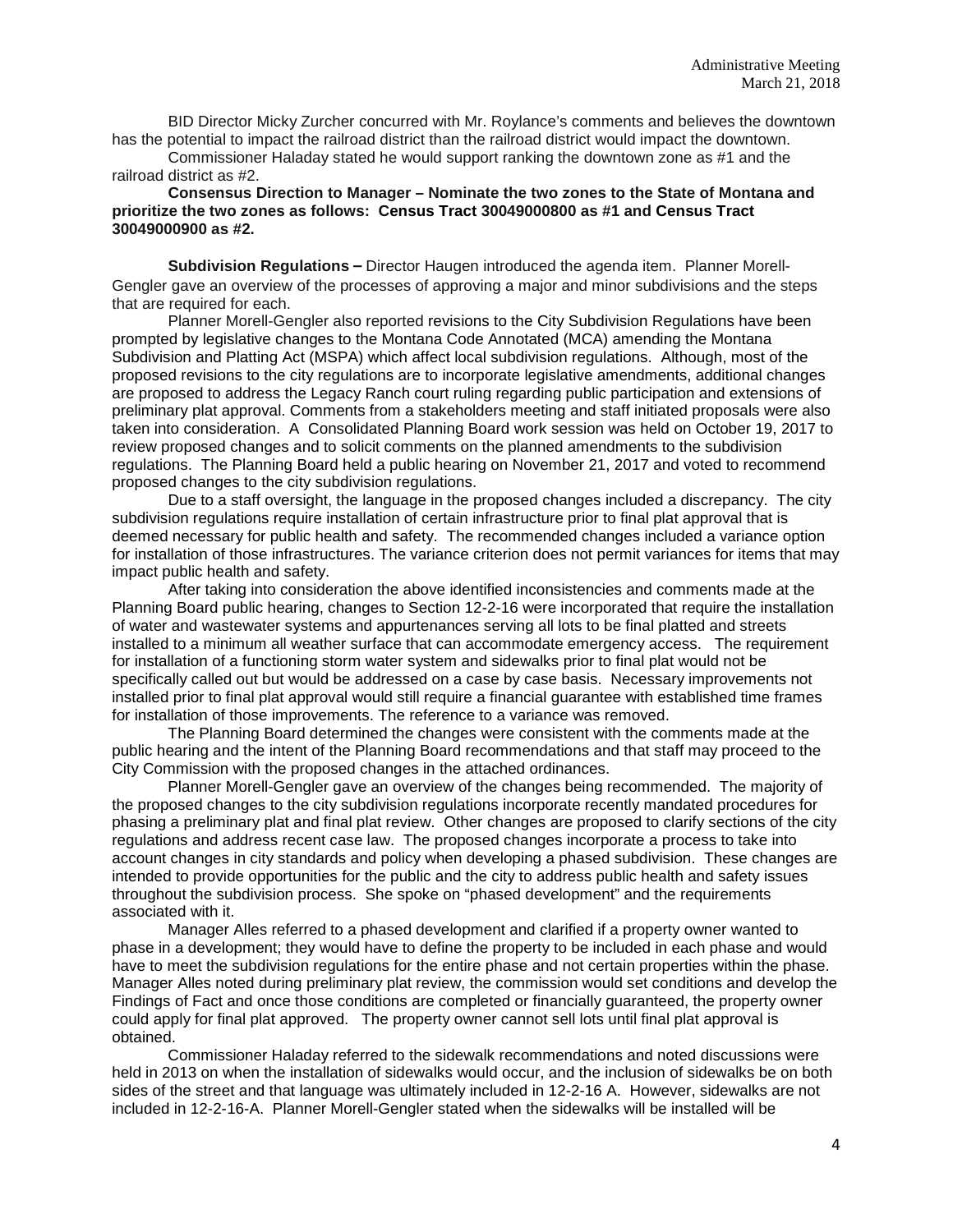reviewed on a case by case basis. Per Section 12-1-16 B the city commission may require public improvements, including sidewalks, to be installed and completed prior to obtaining final plat approval on a case by case basis, if there is a finding that the public improvements are necessary to protect public health and safety. Also, the timing of the installation of sidewalk and whether they could be financially guaranteed was discussed. Prior to 2013 sidewalk installation was not required of the developer; however, it currently is the responsibility of the developer to install the sidewalk, curb, gutter and street.

Further discussion was held when sidewalks have to be installed, whether prior to final plat or financially guaranteed. Commissioner Haladay referred to 12-2-16 C - In lieu of the completion of the construction of public improvements not identified in subsection A above, prior to the approval of a final plat, the developer may provide a bond or other reasonable security, in an amount and with surety and conditions satisfactory to the city that provide for and secure the construction and installation of the remaining required improvements within eighteen (18) months from the date of final plat approval.

Attorney Jodoin stated prior to 2013 sidewalks were not required; in 2013 it became a requirement that sidewalks had to be installed prior to final plat. The proposed language is a middle ground; it requires that sidewalks are installed and can be deferred for 18 months, unless the commission makes the determination that sidewalks must be installed due to public health and safety. State statute states you have to allow a financial guarantee for infrastructure; however, the commission can make the determination. The commission will need to explain why the sidewalk would need to be installed for health and safety purposes.

Commissioner O'Loughlin asked when the decision would come before the commission to require sidewalks. Attorney Jodoin stated currently the commission sets conditions during preliminary plat approval; which would include sidewalks. The applicant would come back for final plat; however, prior to staff brinaing the final plat before the commission, all infrastructure would have to be installed. Under staff bringing the final plat before the commission, all infrastructure would have to be installed. the current rules, the commission would do sidewalks at final plat.

Commissioner Noonan asked does the 18-months apply to situations where variances have been granted. Attorney Jodoin stated the city has only reviewed one subdivision under the current rules and a sidewalk variance was applied for and granted for sidewalks to be installed on only one side of the street.

Commissioner Noonan referenced the Green Meadow project and noted sidewalks were not installed. Attorney Jodoin stated Green Meadow only has one public right of way; all others are private drives and the discussion was if sidewalks were required on both sides of private drives.

Commissioner Haladay asked under the current or proposed subdivision regulations; a situation like Intermountain to ultimately get the variance, they would still have to request a variance. Attorney Jodoin stated the decision point is to allow a deferral of 18-months for the sidewalks or require it for final plat with a specific finding.

Manager Alles stated sidewalks will be required and be part of the final plat and sidewalks will be physically installed or financially guaranteed up to 18-months.

Commissioner Haladay referenced the fourth recommendation under Public Comment on page five of the staff report that reads "Establish a sidewalk installation plan at time of preliminary plat review" and asked if this is included in the proposed subdivision regulations. Planner Morell-Gengler noted it is her understanding this is how the city of Bozeman does it; they establish a plan on what infrastructure will be required during preliminary plat review. She would envision an infrastructure plan would be done during preliminary plat approval and made a part of the findings of fact.

Commissioner Haladay stated the city is going to see variance requests for sidewalks and noted it is important the developer provide a sidewalk installation plan; make an affirmative plan on when sidewalks will be installed. Planner Morell-Gengler stated a sidewalk plan could be included in the preliminary plat approval check list. She asked that staff have some time to think about how that would work.

Commissioner Haladay noted when the subdivision regulations were amended in 2013 there were comments received from various groups and asked if the proposed changes have been discussed with them; specifically the ADA Committee, Non-Motorized Travel Advisory Committee; Helena Citizens Council and Montanan Independent Living Program. Director Haugen stated staff would be happy to meet with the various groups to review the proposed changes, prior to the public hearing.

Engineer Leland stated one item with the sidewalks; the financial guarantee will not be reduced until all sidewalks are installed for the entire subdivision.

Commissioner Farris-Olsen stated he would support having a sidewalk plan be included on the checklist for preliminary plat approval.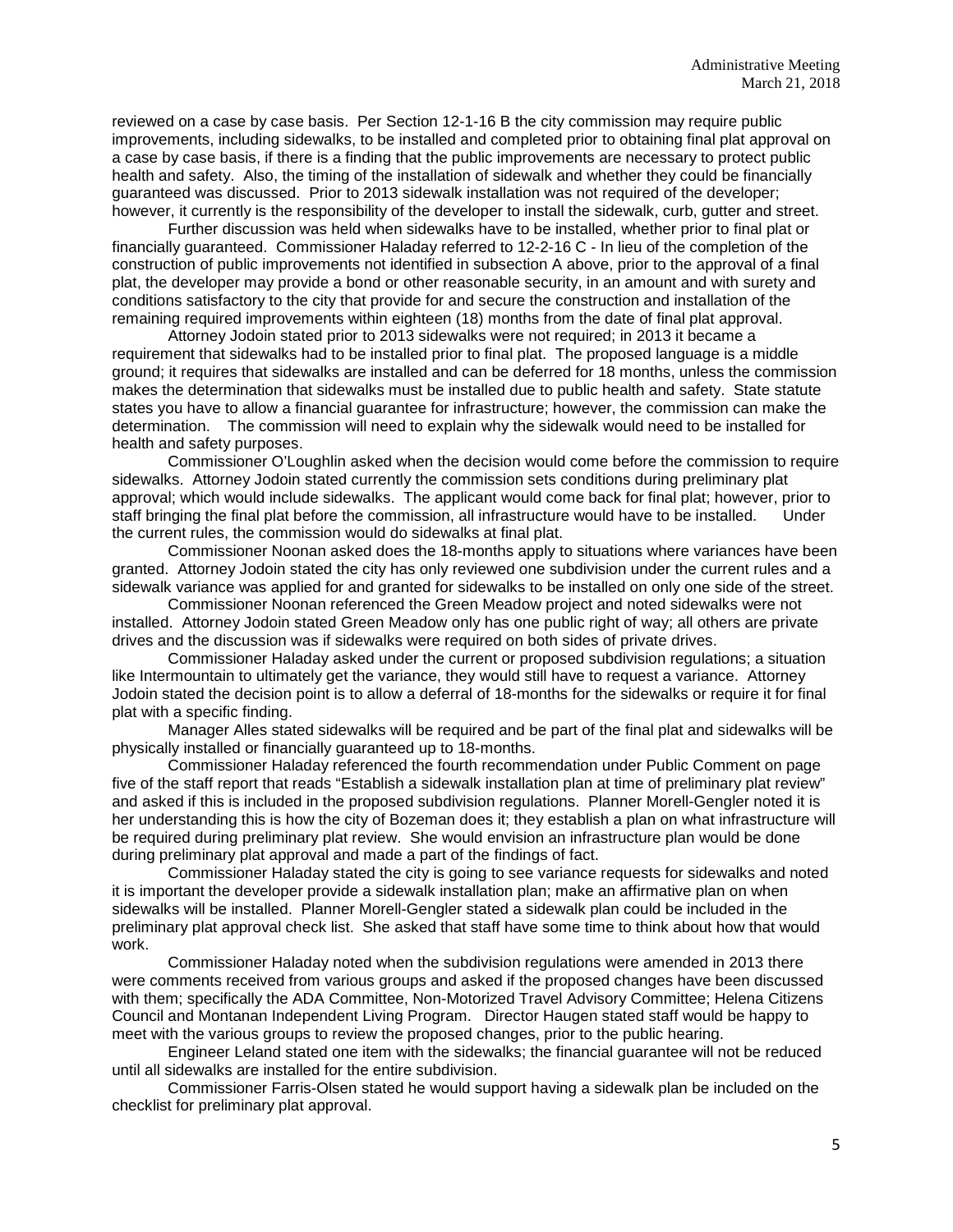Commissioner Haladay agreed it is important to have staff meet with individual groups prior to the public hearing. Staff will schedule the meetings in April and schedule the public hearing for the commission to consider the subdivision regulations in June.

Public Comment – Planning Board member Greg Charlton recognized the great job staff has done putting together the recommendations. The Planning Board has held public hearings and the public had the opportunity to testify and submit written comments.

Greg Wirth stated the proposed subdivision regulations are very workable solutions; they require essential infrastructure be installed and the financial guarantee will protect the city. A sidewalk plan is a reasonable request.

Mark Runkle stated this compromise solves the main problems associated to installing all infrastructure prior to final plat. Anything that keeps a developer from getting final plat approval postpones the development. He appreciates the work the staff and Planning Board have done with the proposed recommendations.

**Downtown Zoning –** Director Haugen introduced the agenda item. Planner Ray reported on March 13, 2018, the City of Helena Zoning Commission held a hearing and recommended amending City Code to establish regulations for a Downtown District, affirming that the Downtown District code is both consistent with the 2011 Growth Policy and Montana zoning criteria. The Downtown District's intent is to serve as a unified zoning district that will promote mixed-use development and, by extension, bring renewed vitality to the City historic downtown core in a manner that is sustainable and inclusive to current and prospective residents, businesses, and developers alike. If adopted by the City Commission, the code will serve as a standalone chapter within City Code Title 11.

The process to develop design standards dates back to early 2017 and stems from the goals and objectives of the 2016 Downtown Neighborhood Plan (an amendment to the 2011 Growth Policy), which acknowledged a need to consolidate the downtown's zoning code and establish design standards. Since 2017, the Zoning Commission, in coordination with the Helena Business Improvement District, City Staff, and with guidance from the Orion Planning + Design consultant team, have held 12 work sessions, a walking tour of the district, and conducted multiple work sessions/public outreach sessions, two of which were specifically geared toward members of Helena's architecture community.

The code that has been drafted is a blend of traditional Euclidian zoning (as is currently applied throughout the City) and form-based code, which deemphasizes uses and places consideration on the form of a given structure. The Downtown District would guide development in a manner that prefers commercial space on ground floor stories of buildings, with office and residential uses above. It establishes three use categories: residential, commercial, and public. In an effort to remove the need for conditional use permit applications in the district, all residential uses that meet the definition of "dwelling" pass as permitted residential uses. All currently-defined commercial uses in Section 11-2-4 of the City Code are permitted as well, with the exception of industrial and manufacturing uses. Similarly, all public uses are permitted with the exception of correctional facilities, airports, freight terminals, and railroad yards (as they are defined in Section 11-2-4).

The design standards set forth in the code address site-specific standards such as lot area, lot width, lot coverage, minimum floor area, height, and setbacks. The standards also address transparency, pedestrian access, vehicle access, parking, landscaping, and signs for the district. The code does promote the establishment of a Transitional Residential District to serve as a buffer between the historic, mixed-use downtown and the adjacent residential neighborhoods and districts, and does include some distinct differences in standards between the overall district and the transitional areas (example: a height limitation of 36 feet in transitional areas). It is hoped that the code's design standards will help to streamline the development and permitting process for both applicants and City Staff.

Following an adoption hearing, a second set of hearings with the Zoning Commission and City Commission will be required to establish the district boundary, amend the zoning map, and remove the B-3 (Central Business) District from City Code. This second hearing will require notice to property owners within—and 150 feet from—the proposed district boundary, per MCA 76-2-305. City Attorney Jodoin has provided a list of proposed edits to the code. None of his suggested edits are of a substantive nature; rather, they are intended to better align the wording of the code with currently-adopted City Code. He did, however, note that the City Commission will need to consider the possibility of either expanding the powers of the Board of Adjustment to cover all Downtown District design standards or, alternatively, to create a design review board to assess variance requests to the code.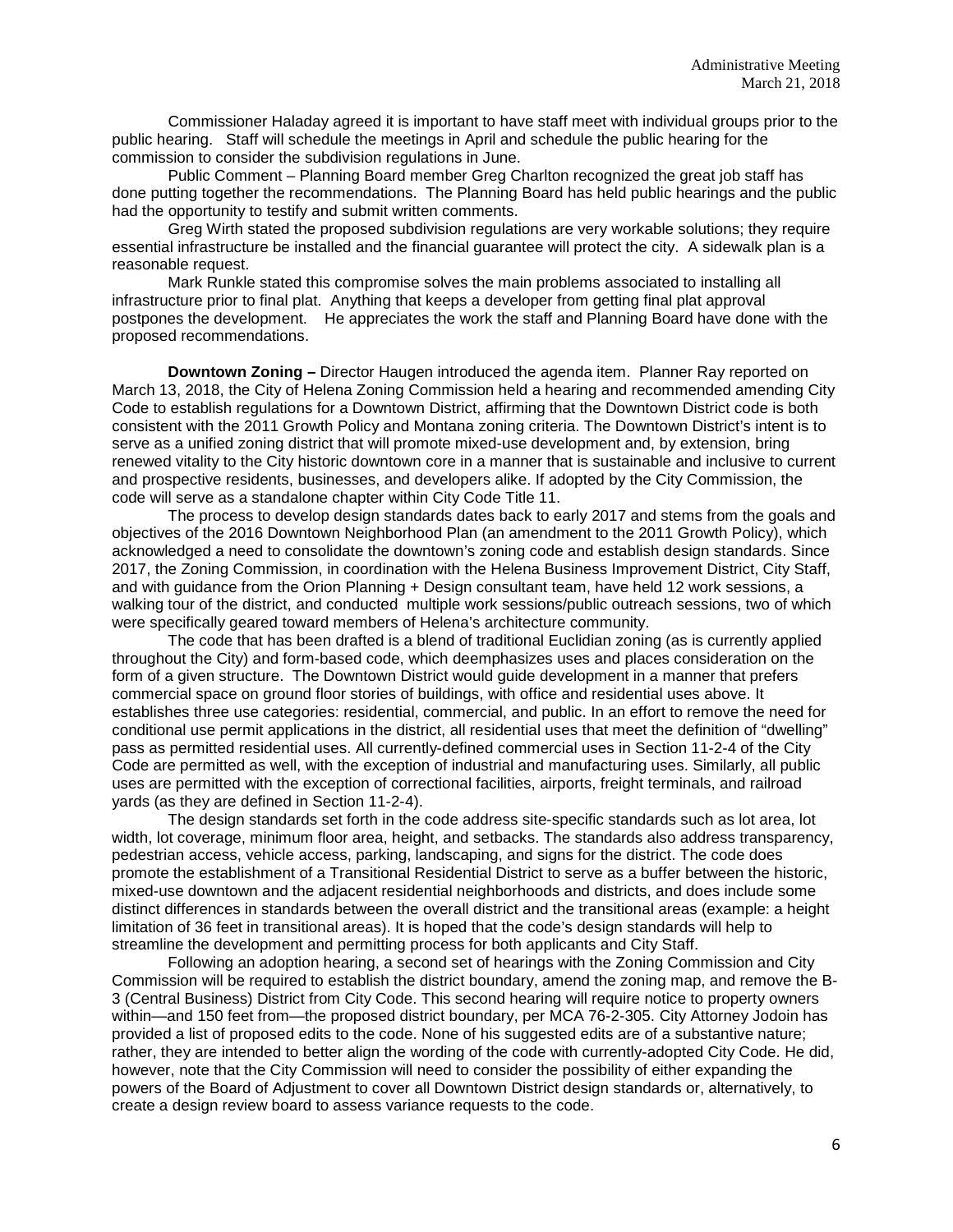Planner Ray stated the commission has the option of holding a work session on the Downtown Zoning District prior to holding a public hearing and adopt it at a regular city commission meeting. This would only apply to the downtown district.

Commissioner Noonan thanked everyone who has been involved with this project and brining the recommendation forward.

Commissioner O'Loughlin asked if there is a summary of the comments received on the proposal, an overview of what has been learned and what has shifted from what was originally proposed. Planner Ray stated the original intent was to adopt a pure vision of form-based code; however, after going through the process, it was the consensus that a form-based code would not be best for Helena at this time. There is not a summary of the comments received; however, they are included in the minutes from the zoning commission meetings.

Commissioner Haladay stated this is an exciting opportunity; he then asked what the next steps are and is staff suggesting holding off on the adoption until a work session has been held. Planner Ray stated the commission could hold a work session prior to taking it to a commission meeting. Director Haugen stated the zoning commission would like to see the proposed code adopted and then work on the incentives and invite other groups to weigh in.

Public Comment – Zoning Commission Chair Mike McCabe commented he is an advocate of this recommendation due to the amount of work that has been accomplished. He noted that architects, BID members and the zoning commission members have worked hard on the recommendations being brought forward. The zoning commission held additional discussion on items that came up from public comments. Mr. McCabe stated he believes the document being recommended was produced with the best interest for Helena and the downtown area regarding zoning.

BID Board member Mark Roylance concurred with Mr. McCabe's comments and noted the downtown area is a place where people want to be that allows mixed uses.

Zoning Commission member Ada Montague also referenced the public comments the zoning commission received at the public work sessions that were also addressed; some items could not be addressed by the zoning commission. The stakeholder work sessions were very useful for the architects, BID and staff, who worked through case problems.

Mike McCabe stated the key component of the downtown zoning is to make downtown vibrant again and that includes residential opportunities.

Mayor Collins stated he would like to hold a work session on the downtown zoning.

Commissioner Noonan stated he is not sure we need an additional meeting. Commissioner Farris-Olsen stated he likes the idea of a work session due to his interest in the sign ordinance as it applies to the downtown area. Commissioner Haladay stated he would participate in the work session; however, he is comfortable with what is being recommended. Commissioner O'Loughlin stated this has been very well vetted and she is comfortable moving forward.

Attorney Jodoin suggested if the commission wants to talk about the signs, they should review the sign ordinance and how it applies throughout the city. He does not see this as a substantive change with what is being recommended.

### **Parks and Recreation**

**Fire Tower Agreement –** Director Teegarden reported on August 2, 2016, an arson fire caused significant damage to several beams of the historic fire tower. Following analysis from Morrison-Maierle Engineering and Montana Preservation Alliance the city proposed to apply for a historic demolition permit to rehabilitate the fire tower by disassembling, testing, and reassembling the fire tower. The Friends of the Fire Tower do not support this approach.

After several meetings and discussions, city staff proposed that the Friends of the Fire Tower partner with the city in a leadership role to fund, design and implement the reclamation of the fire tower. The city will provide project support as feasible. This approach was agreed by both parties. The parameters of the approach as well as roles and responsibilities are outlined in the attached Memorandum of Agreement.

Public Comment - Rick Ahmann stated he met with city staff on February 21 to discuss the city's approach to restoring the fire tower. He noted the Friends of the Fire Tower are really close to having the same approach as city staff. What is being discussed is what the best time is to test the material; which is a small detail. They are very excited to work with the city to save the fire tower. There is lots of interest from the community on moving forward with the project.